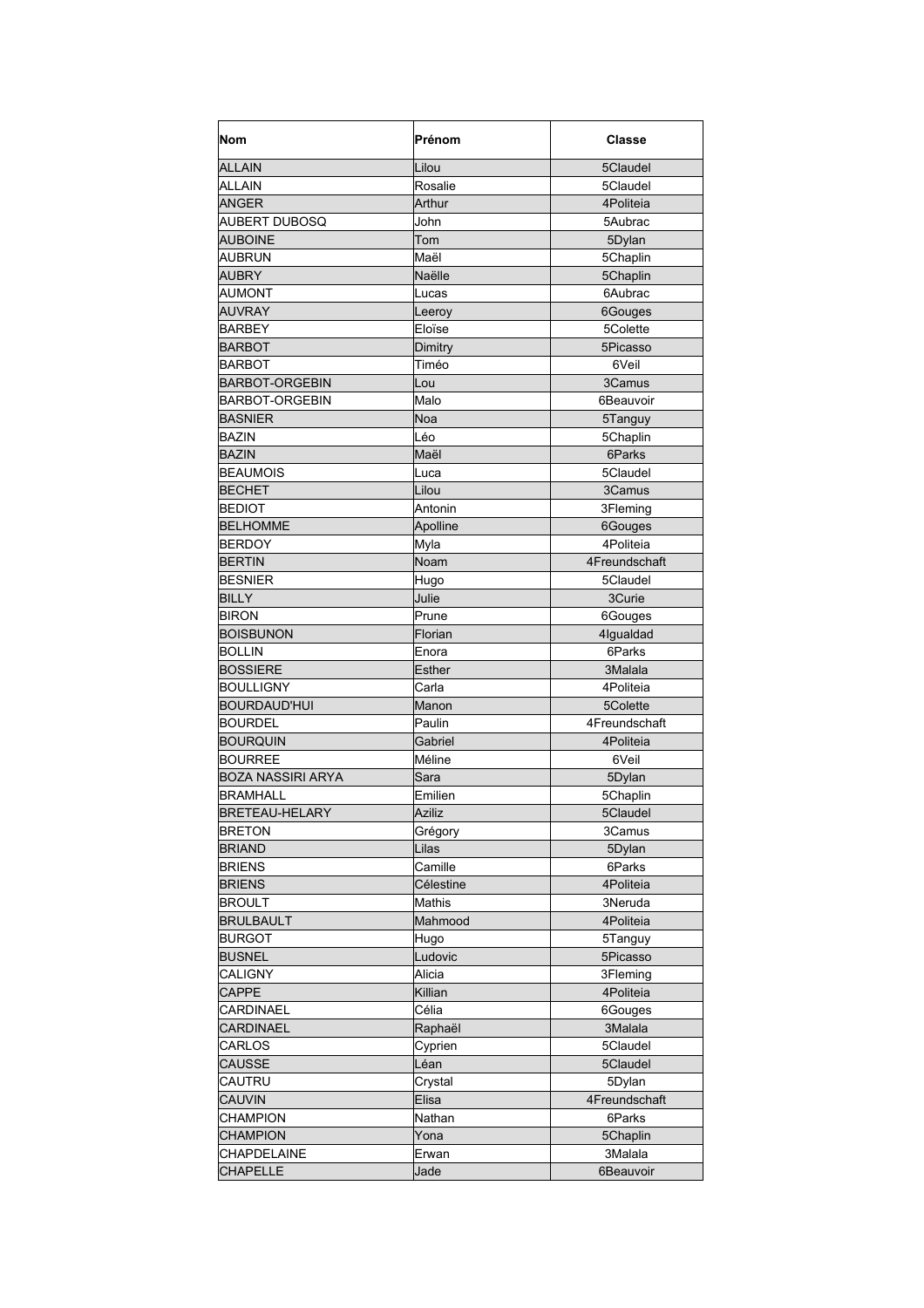| <b>CHAPLAIN</b>      | Victoria       | 5Claudel            |
|----------------------|----------------|---------------------|
| <b>CHAPRON</b>       | Romane         | 5Colette            |
| CHARZAT              | Erwan          | 5Chaplin            |
| <b>CHARZAT</b>       | Matéo          | 5Chaplin            |
| CHAUVEL              | Ema            | 5Colette            |
| <b>CHAUVIN</b>       | Lenny          | 4lgualdad           |
| CHAUVOT              | Charlie        | 5Claudel            |
| <b>CHERDO</b>        | Astrid         | 6Gouges             |
| CHESNEL              | Apolline       | 4lgualdad           |
| <b>CHESNEL</b>       | Tom            | 3Neruda             |
| <b>CHEVALLIER</b>    | Félicien       | 4Freundschaft       |
| <b>CHOLET</b>        | Emma           | 6Beauvoir           |
| CHOLET               | Lilou          | 4Politeia           |
| <b>CINEUX</b>        | Paolo          | 5Claudel            |
| <b>COCHET</b>        | Alma           | 5Chaplin            |
| <b>COCHET</b>        |                | 3Curie              |
| <b>COLLAS</b>        | Matys<br>Eléna |                     |
|                      |                | 5Chaplin<br>3Malala |
| <b>CORBRION</b>      | Timéo          |                     |
| <b>CORNEVILLE</b>    | Mathis         | 3Camus              |
| COTENTIN-VILLEROY    | Alexis         | 6Parks              |
| COURBARON            | Inès           | 3Fleming            |
| <b>DACHARD</b>       | Clara          | 6Beauvoir           |
| <b>DANDIN</b>        | Chloé          | 6Gouges             |
| <b>DANDIN</b>        | Lola           | 6Gouges             |
| DE JESUS             | Inaya          | 5Chaplin            |
| <b>DELAHAYE</b>      | Nolann         | 4lgualdad           |
| <b>DELENTE</b>       | Gaëtan         | 6Gouges             |
| <b>DELTOUR</b>       | Ethan          | 3Neruda             |
| DEME                 | Raphaël        | 4lgualdad           |
| DEME                 | Valentin       | 4Freundschaft       |
| <b>DENDIN</b>        | Léa            | 6Parks              |
| <b>DESANCE</b>       | Alyssa         | 3Neruda             |
| DESEGLISE DECASTILLA | Alicia         | 6Beauvoir           |
| <b>DESFEUX</b>       | Yuna           | 4Freundschaft       |
| <b>DESHAYES</b>      | Loane          | 5Tanguy             |
| <b>DESMONTS</b>      | Hélie          | 4Politeia           |
| <b>DESOINDRE</b>     | <b>Alexis</b>  | 6Parks              |
| <b>DESPREAUX</b>     | Charles        | 6Gouges             |
| <b>DESTRE</b>        | Evan           | 3Curie              |
| <b>DIXON</b>         | Craig          | 5Chaplin            |
| DOLET                | Jeanne         | 3Camus              |
| <b>DONNART</b>       | Zoé            | 3Malala             |
| <b>DUBOURG</b>       | Coline         | 5Colette            |
| <b>DUBOURG</b>       | Marion         | 3Malala             |
| <b>DUCHEMIN</b>      | Jules          | 5Tanguy             |
| <b>DUFOUR</b>        | Morghanne      | 6Veil               |
| <b>DUMONT</b>        | Maxence        | 4Politeia           |
| <b>DUPOND</b>        | Pauline        | 6Parks              |
| <b>DURAND</b>        | Kaly           | 4Igualdad           |
| <b>DURAND</b>        | Mathys         | 6Parks              |
| <b>EPINETTE</b>      | Ophéline       | 4Igualdad           |
| <b>ESNOUF</b>        | Evan           | 6Beauvoir           |
| FABRE                | Marius         |                     |
|                      |                | 5Tanguy             |
| <b>FARAJI</b>        | Hala           | 6Beauvoir           |
| <b>FAUVEL</b>        | Mellina        | 6Beauvoir           |
| <b>FERCHAUD</b>      | Eline          | 6Beauvoir           |
| <b>FERCHAUD</b>      | Inès           | 3Curie              |
| <b>FOLIO</b>         | Enzo           | 4Freedom            |
| <b>FOLIO</b>         | Matéo          | 4Freundschaft       |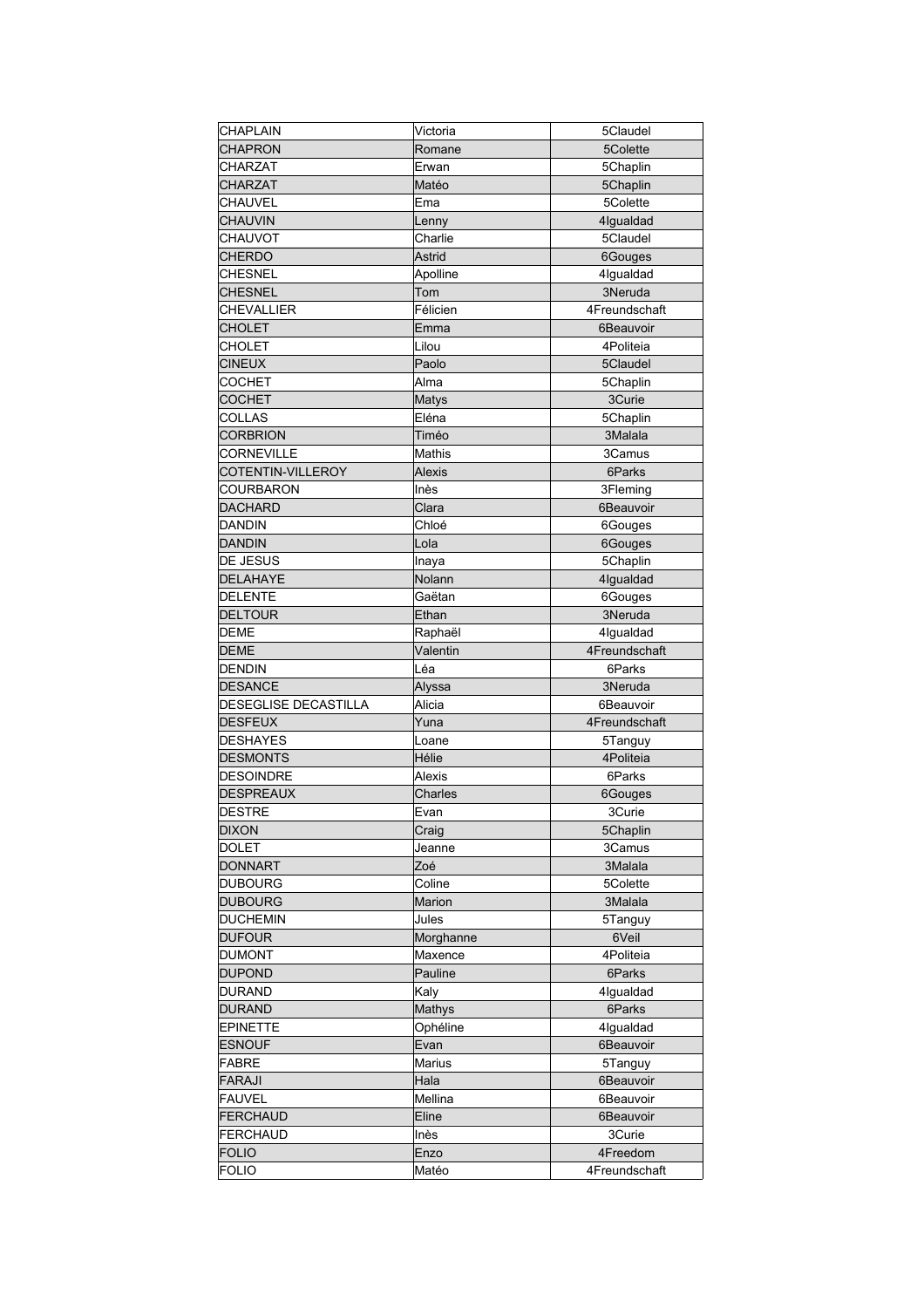| <b>FONTENELLE</b>     | Titouan        | 6Parks        |
|-----------------------|----------------|---------------|
| <b>FORTIN</b>         | Loukas         | 4Freedom      |
| <b>FOUCHER MELLET</b> | Camille        | 4Freundschaft |
| <b>FOUILLARD</b>      | Hugo           | 5Chaplin      |
| <b>FOUQUART</b>       | Théodore       | 5Claudel      |
| <b>FRANCOIS</b>       | Valentin       | 4lgualdad     |
| <b>FRANCOISE</b>      | Lola           | 3Neruda       |
| <b>FREMONT</b>        | Antonin        | 5Tanguy       |
| <b>GARCERIES</b>      | Loann          | 3Curie        |
| <b>GARCIN</b>         | Camille        | 4Freundschaft |
| GARNIER               | Mathéo         | 6Gouges       |
|                       |                |               |
| GASCOIN               | Axel           | 5Chaplin      |
| <b>GASCOIN</b>        | Evan           | 3Malala       |
| GAUCHER               | Camille        | 5Picasso      |
| <b>GAUCHET</b>        | Maël           | 4Politeia     |
| GEFFROY               | Mathys         | 4lgualdad     |
| <b>GIFFAUT</b>        | Mévian         | 5Colette      |
| <b>GILLETTE</b>       | Loëline        | 5Dylan        |
| <b>GODEFROY</b>       | <b>Marius</b>  | 6Parks        |
| <b>GOSSELIN</b>       | Clara          | 3Malala       |
| <b>GOSSELIN</b>       | Lou            | 5Colette      |
| <b>GOSSELIN</b>       | Lucie          | 3Curie        |
| <b>GOSSELIN</b>       | Paul           | 5Claudel      |
| <b>GOUBERT</b>        | Ninon          | 4Politeia     |
| <b>GRICOURT</b>       | Enola          | 6Parks        |
| GROSSE                | Tony           | 4Freedom      |
| <b>GUERIN</b>         | <b>Bastien</b> | 4Democrazia   |
| <b>GUESDON</b>        | Ethan          | 5Tanguy       |
| <b>GUIBET</b>         | Hortense       | 4Mandela      |
| <b>GUILLOUET</b>      | Faustine       | 6Gouges       |
| <b>HAMELIN</b>        | <b>Nicolas</b> | 5Claudel      |
| <b>HAMON</b>          | Maïna          | 4Freedom      |
| <b>HARIVEL</b>        | Albane         | 5Tanguy       |
| <b>HAUSTAN</b>        | Baptiste       | 5Claudel      |
| <b>HAUVILLE</b>       | Kévin          | 6Veil         |
| <b>HAUVILLE</b>       | Natacha        | 5Claudel      |
| <b>HAYS LEFEVRE</b>   | Anceline       | 5Claudel      |
| <b>HEBERT</b>         |                |               |
|                       | Chloé          | 6Gouges       |
| <b>HEBERT</b>         | Emilie         | 4Freedom      |
| <b>HEDOU</b>          | Pavel          | 6Beauvoir     |
| <b>HELLOUIN</b>       | Matéo          | 5Dylan        |
| <b>HERBELIN</b>       | Rose           | 6Veil         |
| <b>HEUZE</b>          | Camille        | 3Malala       |
| <b>HIVERT</b>         | Inès           | 4Freedom      |
| <b>HIVERT</b>         | Noëmie         | 6Beauvoir     |
| <b>HORTENSE</b>       | Marine         | 3Neruda       |
| <b>HOUSTIN</b>        | Mathias        | 4Freundschaft |
| <b>HUE</b>            | Corantyn       | 5Picasso      |
| <b>JAMOTEAU</b>       | Séréna         | 5Tanguy       |
| <b>JULIEN</b>         | Mathis         | 4Freundschaft |
| KOULLEPIS-GALAIS      | Emilio         | 3Camus        |
| KOULLEPIS-GALAIS      | Julia          | 5Claudel      |
| KOUMA OBANGA          | Maël           | 5Claudel      |
| <b>LAFFAITEUR</b>     | Laurine        | 5Tanguy       |
| <b>LAFONT</b>         | Gabin          | 5Claudel      |
| LAGNEL-MORAIN         | Gabin          | 6Beauvoir     |
| <b>LANGELIER</b>      | Tom            | 4Freedom      |
| LANNIER               | Arthur         | 6Gouges       |
| LAURENT               | Clémentine     | 5Tanguy       |
|                       |                |               |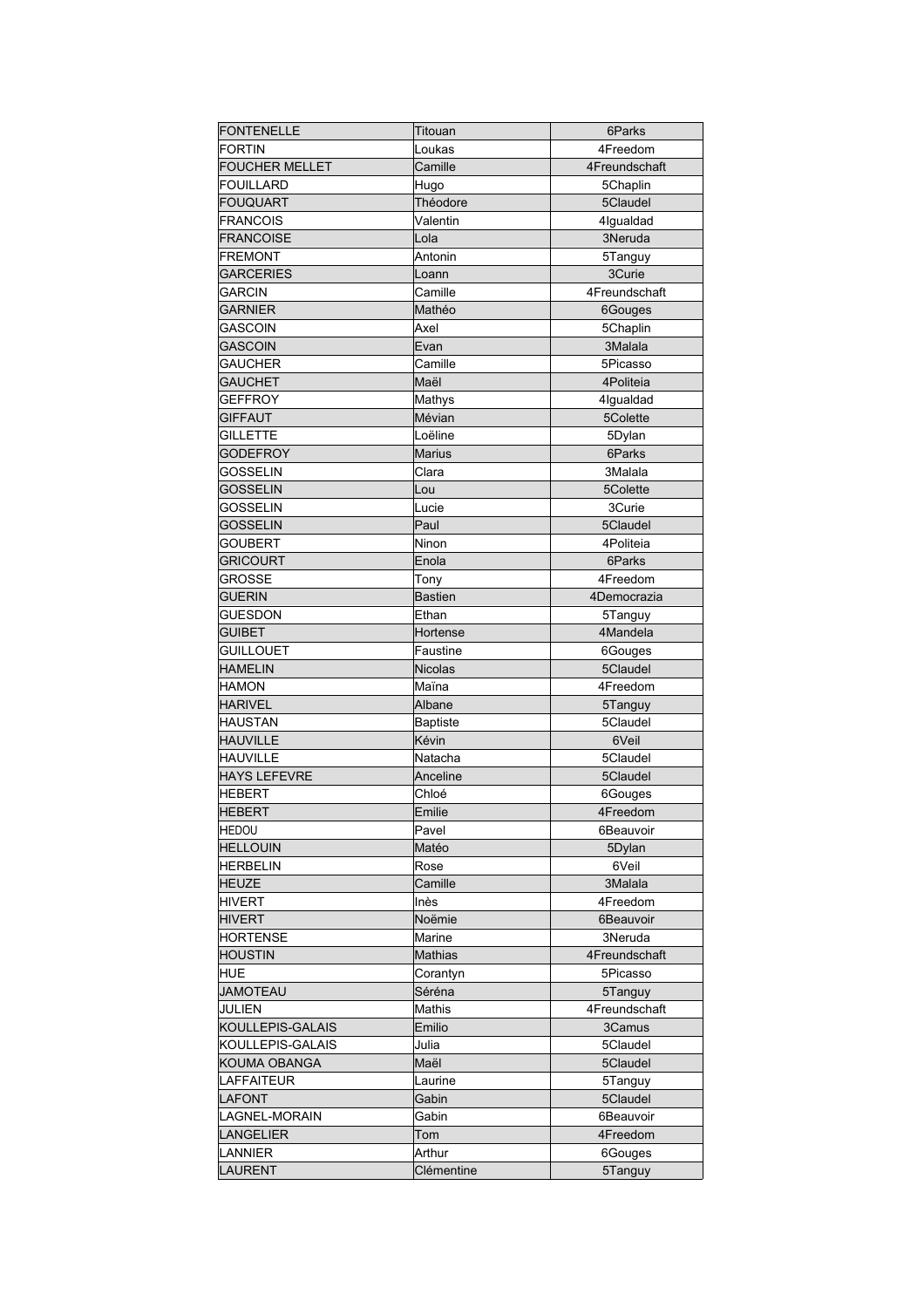| LE BRIS                          | Laurane         | 3Camus        |
|----------------------------------|-----------------|---------------|
| <b>LE BRUN</b>                   | Camille         | 5Claudel      |
| <b>LE CAMUS</b>                  | Dorian          | 3Malala       |
| <b>LE CORRE</b>                  | Arnaud          | 4Politeia     |
| LE GLEUHER                       | Noah            | 5Tanguy       |
| <b>LE MERDY</b>                  | Maëlys          | 5Claudel      |
| LEBARBEY                         | Lucas           | 4Politeia     |
| <b>LEBEL</b>                     |                 |               |
|                                  | Marceau         | 5Chaplin      |
| <b>LEBERT</b>                    | Solène          | 4Politeia     |
| <b>LEBREC</b>                    | Jordan          | Ulis          |
| <b>LEBREC</b>                    | Léa             | 6segpa        |
| <b>LEBRETON</b>                  | Noah            | 4Politeia     |
| LECANNUET                        | Eva             | 4Politeia     |
| <b>LECHEVALLIER</b>              | Léna            | 4Politeia     |
| LECHEVALLIER                     | Nathan          | 6Beauvoir     |
| <b>LECHIEN</b>                   | Agathe          | 4Freundschaft |
| <b>LECONTE</b>                   | Thomas          | 5Dylan        |
| <b>LECOQ</b>                     | Eliott          | 6Gouges       |
| <b>LECOQ</b>                     | Laly            | 6Parks        |
| <b>LECOQ</b>                     | Lilou           | 4Politeia     |
| LECOQ RENAULT                    | Maud            | 5Chaplin      |
| <b>LEDEZERT</b>                  | Marceau         | 5Colette      |
| LEDRU                            | Jules ?         | 4segpa        |
| <b>LEFEVRE</b>                   | Clémence        | 6Parks        |
| <b>LEFEVRE</b>                   | Enzo            | 3Camus        |
| <b>LELANDAIS</b>                 | <b>Baptiste</b> | 4Freundschaft |
| LEMAIGNEN                        | Yanis           | 5Claudel      |
|                                  |                 |               |
| <b>LEMARIE</b><br><b>LEMERAY</b> | Léna            | 4Politeia     |
|                                  | Rayan           | 5Dylan        |
| <b>LEMIERE</b>                   | Justine         | 5Dylan        |
| <b>LEMONNIER</b>                 | Alizée          | 4lgualdad     |
| <b>LEPAREUR</b>                  | Emy             | 5Chaplin      |
| <b>LEPLANOIS</b>                 | Emeline         | 4Freedom      |
| <b>LEPRINCE</b>                  | Mathieu         | 3Camus        |
| <b>LEPROVOST</b>                 | Jules           | 4Freundschaft |
| <b>LEROUGET</b>                  | Théo            | 5Picasso      |
| LEROUX                           | Hugo            | 3Malala       |
| <b>LEROUX</b>                    | Lilou           | 4Iqualdad     |
| LEROY                            | Cloé            | 4Freedom      |
| <b>LEROY</b>                     | Ethan           | 5Tanguy       |
| LEROY                            | Mathéo          | 5Colette      |
| <b>LESCARRET</b>                 | Gabin           | 6Veil         |
| <b>LETELLIER</b>                 | Jules           | 3Neruda       |
| <b>LETELLIER</b>                 | Soïzic          | 5Tanguy       |
| <b>LEVALLET</b>                  | Anaëlle         | 5Colette      |
| <b>LIGNEL</b>                    | Lorna           | 3Curie        |
| LOHAT                            | Benjamin        | 6Parks        |
| <b>LOHAT</b>                     | Maëlys          | 3Malala       |
| LORGEOUX                         | Philéas         | 5Dylan        |
| <b>MACHETEAU</b>                 | Jérémy          | 3Neruda       |
| <b>MALOISEL</b>                  | Ilan            | 5Chaplin      |
|                                  |                 |               |
| <b>MANSON</b>                    | Léa             | 6Veil         |
| MARIE                            | Alexia          | 6Veil         |
| <b>MARIE</b>                     | Léna            | 6Veil         |
| <b>MARIE</b>                     | Titouan         | 3Camus        |
| <b>MARIE</b>                     | Evan            | 5Tanguy       |
| <b>MARION</b>                    | Eliott          | 3Neruda       |
| <b>MARION</b>                    | Lenny           | 6Beauvoir     |
| <b>MAROT</b>                     | lliès           | 6Beauvoir     |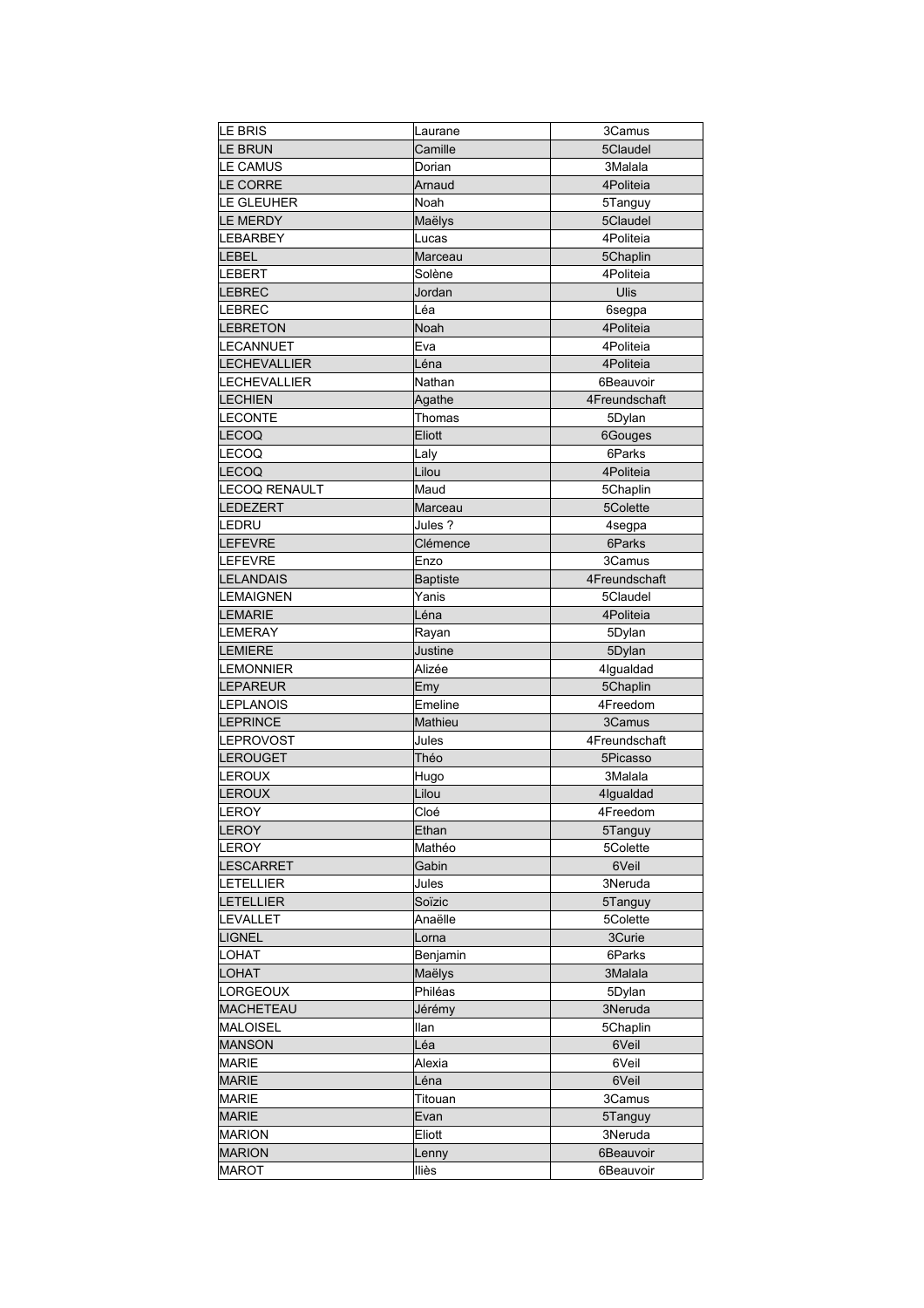| <b>MARTIN</b>        | Anaïs     | 5Colette      |
|----------------------|-----------|---------------|
| <b>MARTIN</b>        | Emma      | 6Beauvoir     |
| <b>MARTIN</b>        | Gabrielle | 4Mandela      |
| <b>MARTIN</b>        | Romane    | 4Politeia     |
| <b>MARTRE</b>        | Axel      | 6Beauvoir     |
| MARY                 | Elise     | 3Neruda       |
| <b>MARY</b>          | Noëmie    | 6Veil         |
| <b>MARY BRIONNE</b>  | Kylian    | 4Politeia     |
| <b>MAUDUIT</b>       | Inès      | 5Dylan        |
| MAUDUIT-HOULAL       | Simon     | 5Colette      |
| <b>MAUTREF</b>       | Rose      | 6Beauvoir     |
| MAZUE                | Alexis    | 6Gouges       |
| <b>MEAS</b>          | Quentin   | 3Camus        |
| <b>MELET WOERLET</b> | Léo       | 4lgualdad     |
| <b>MELET WOERLET</b> | Tom       | 6Beauvoir     |
| <b>MENARD</b>        | Juliane   | 4Freedom      |
| MISERETTE            | Justine   | 4Freundschaft |
| <b>MOREL</b>         |           |               |
|                      | Gaspard   | 4Freundschaft |
| <b>MOULIN</b>        | Léa       | 3Fleming      |
| <b>MOULIN</b>        | Mathéo    | 4Democrazia   |
| <b>MULIN</b>         | Mathéo    | 4Freundschaft |
| <b>NEEL</b>          | Eline     | 4Politeia     |
| <b>NEMERY</b>        | Lilou     | 6Beauvoir     |
| NEUVILLE             | Lalie     | 5Colette      |
| <b>NEUVILLE</b>      | Léna      | 3Malala       |
| NICAISE              | Auguste   | 6Gouges       |
| <b>OBLIN LECANU</b>  | Mao       | 4Freedom      |
| ONRAET               | Charlotte | 3Malala       |
| ORDONAUD             | Raphaël   | 4Freundschaft |
| <b>OZENNE</b>        | Théa      | 5Claudel      |
| <b>PASEKA</b>        | Elsa      | 5Tanguy       |
| PAULUS               | Capucine  | 6Veil         |
| <b>PENNERAS</b>      | Louna     | 3Curie        |
| <b>PERNEY</b>        | Noëmie    | 3Malala       |
| <b>PESNEL</b>        | Eline     | 4lgualdad     |
| <b>PESNEL</b>        | Lalie     | 3Camus        |
| <b>PETITPAS</b>      | Loukas    | 5Tanguy       |
| <b>PETITPIERRE</b>   | Alwena    | 4Freundschaft |
| <b>PETITPIERRE</b>   | Elouan    | 3Curie        |
| PILATTE              | Louise    | 3Neruda       |
| <b>PIQUET</b>        | Gino      | 6Parks        |
| <b>POREE</b>         | Ilona     | 5Colette      |
| <b>PORET</b>         | Cléo      | 6Parks        |
| POULLAIN CHAMPION    | Ethan     | 6Beauvoir     |
| QUEUDEVILLE-HAMELIN  | Dimitri   | 3Neruda       |
| QUITTEMELLE          | Léna      | 3Neruda       |
| <b>RAOULT</b>        | Anna      | 6Veil         |
| <b>RAULINE</b>       | Thaïs     | 4Démocrazia   |
| <b>RENAULT</b>       | Malvin    | 3Malala       |
| <b>RIBES</b>         | Alexandre | 6Gouges       |
| <b>RIBES</b>         | Valentine | 3Neruda       |
| RICHARD              | Louis     | 4Freundschaft |
| <b>RIVARD</b>        | Amélie    | 5Dylan        |
| ROCHENT COUFOURIE    | Shanel    | 4Freedom      |
| ROCHONT COUFOURIE    | Loane     | 6Veil         |
| ROGER                | Lukas     | 3Malala       |
| <b>ROHEE</b>         | Maëlle    | 6Gouges       |
| <b>ROUSSEE</b>       | Théo      | 6Veil         |
| <b>ROUSSEL</b>       | Lucinda   | 5Dylan        |
|                      |           |               |